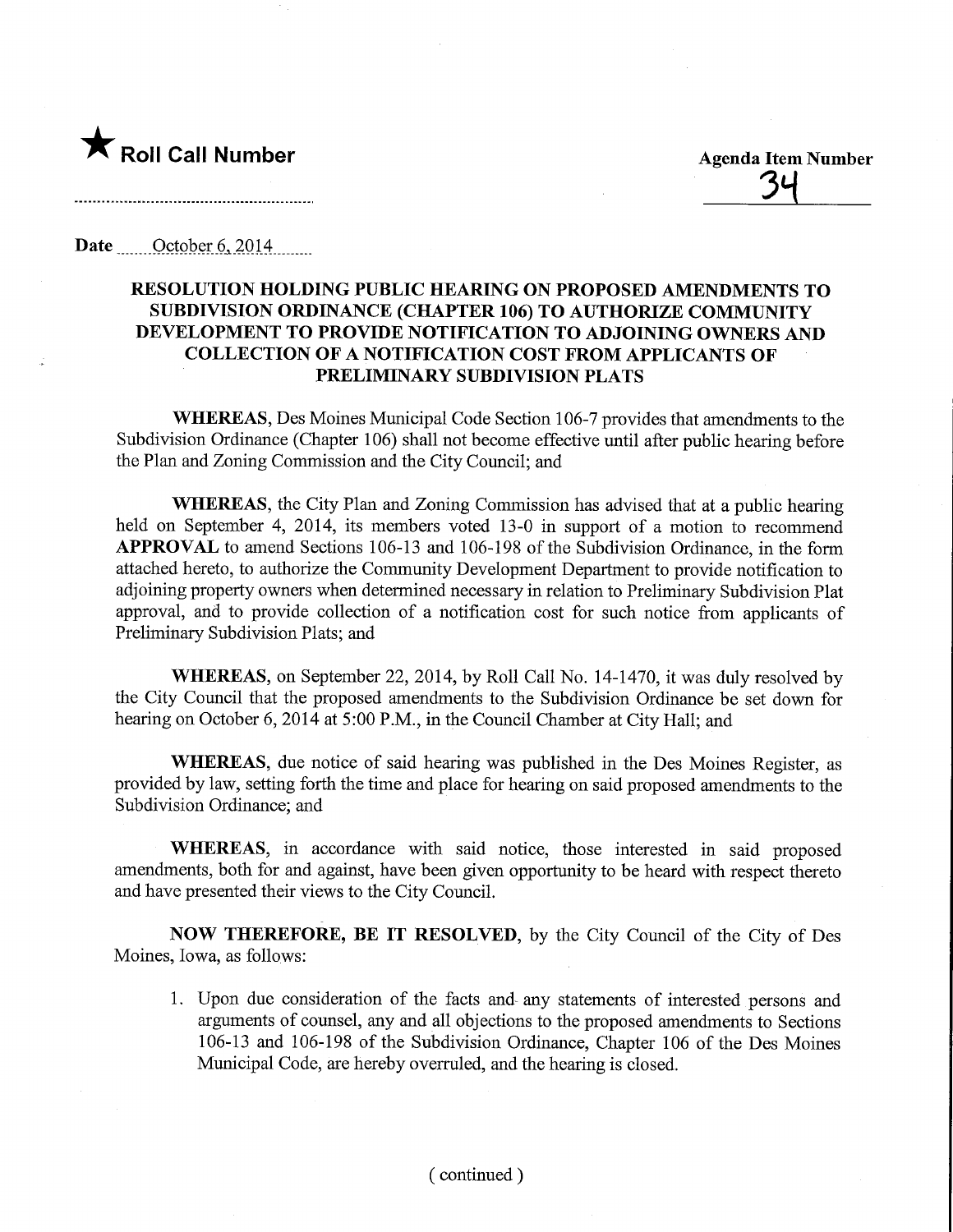

34

Date  $\frac{\text{October } 6, 2014}{\text{Order } 6, 2014}$ 

2. The proposed amendments to Sections 106-13 and 106-198 of the Subdivision Ordinance authorizing the Community Development Department to provide notification to adjoining property owners when determined necessary in relation to Preliminary Subdivision Plat approval, and to provide collection of a notification cost for such notice from applicants of Preliminary Subdivision Plats, are hereby approved, subject to final passage of an ordinance amending said Sections as set forth herein.

FORM APPROVED: MOVED by \_\_\_\_\_\_\_\_\_\_\_\_\_\_\_\_\_\_\_\_\_ to adopt.

Glenna K. Frank, Assistant City Attorney

| <b>COUNCIL ACTION</b> | <b>YEAS</b> | <b>NAYS</b> | <b>PASS</b> | <b>ABSENT</b>   | <b>CERTIFICATE</b>                                                                                                                                     |  |  |  |  |  |
|-----------------------|-------------|-------------|-------------|-----------------|--------------------------------------------------------------------------------------------------------------------------------------------------------|--|--|--|--|--|
| <b>COWNIE</b>         |             |             |             |                 |                                                                                                                                                        |  |  |  |  |  |
| <b>COLEMAN</b>        |             |             |             |                 | I, DIANE RAUH, City Clerk of said City hereby                                                                                                          |  |  |  |  |  |
| <b>GATTO</b>          |             |             |             |                 | certify that at a meeting of the City Council of said<br>City of Des Moines, held on the above date, among<br>other proceedings the above was adopted. |  |  |  |  |  |
| <b>GRAY</b>           |             |             |             |                 |                                                                                                                                                        |  |  |  |  |  |
| <b>HENSLEY</b>        |             |             |             |                 |                                                                                                                                                        |  |  |  |  |  |
| <b>MAHAFFEY</b>       |             |             |             |                 | IN WITNESS WHEREOF, I have hereunto set my<br>hand and affixed my seal the day and year first<br>above written.                                        |  |  |  |  |  |
| <b>MOORE</b>          |             |             |             |                 |                                                                                                                                                        |  |  |  |  |  |
| <b>TOTAL</b>          |             |             |             |                 |                                                                                                                                                        |  |  |  |  |  |
| <b>MOTION CARRIED</b> |             |             |             | <b>APPROVED</b> |                                                                                                                                                        |  |  |  |  |  |
|                       |             |             |             |                 |                                                                                                                                                        |  |  |  |  |  |
|                       |             |             |             |                 |                                                                                                                                                        |  |  |  |  |  |
|                       |             |             |             | <b>Mayor</b>    | <b>City Clerk</b>                                                                                                                                      |  |  |  |  |  |
|                       |             |             |             |                 |                                                                                                                                                        |  |  |  |  |  |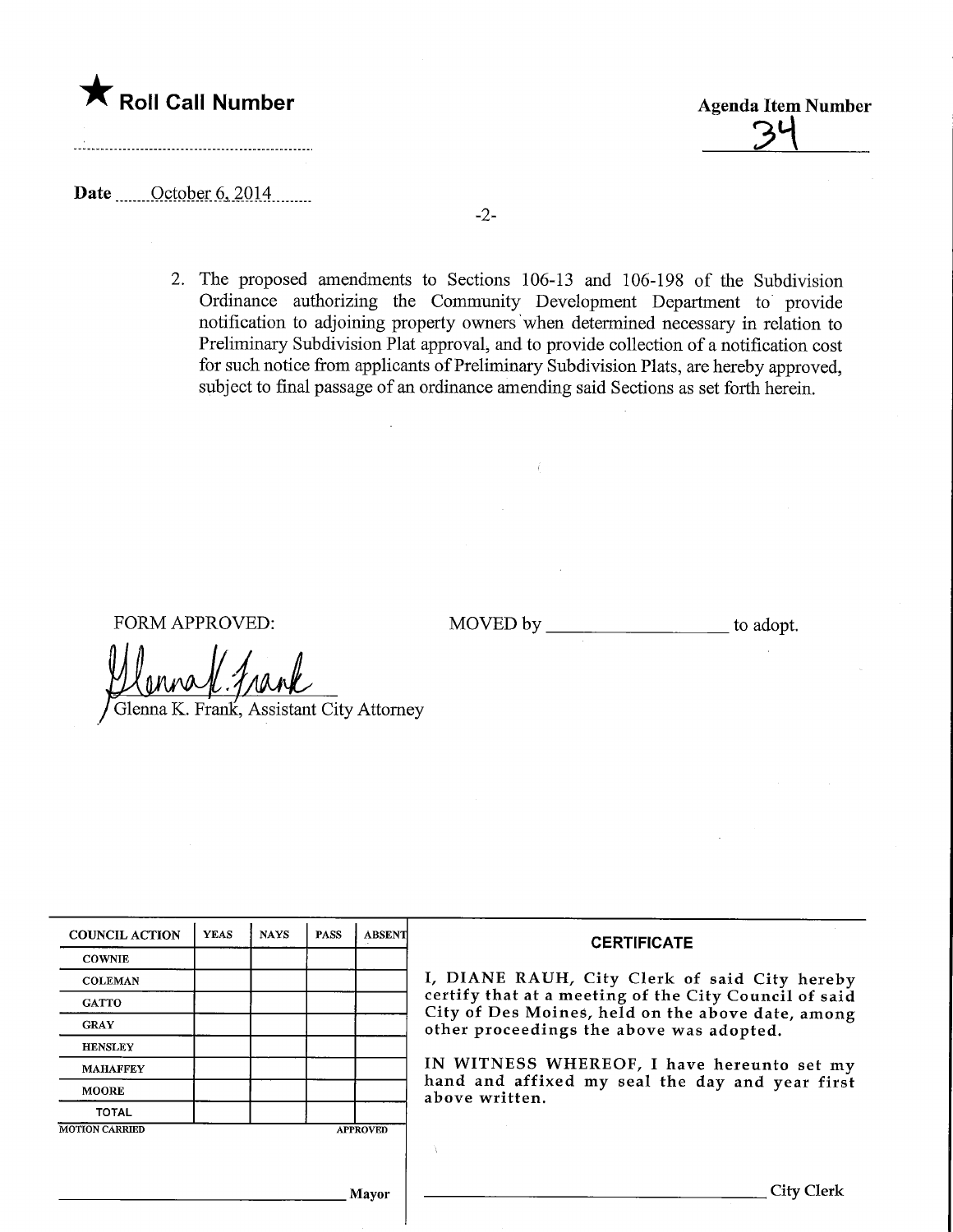#### Sec. 106-13. Fees.

- (a) Before a preliminary plat, a plat of survey or an amendment to an approved plat may be considered by the city, the applicant shall deposit a fee in the amount set in the Schedule of Fees adopted by the city council by resolution.' In addition to said fee, the applicant shall pay the costs<br>for any required notification to property owners as for any required notification to property determined and established by the community development department.
- (b) Resubmission of a plat due to amendments required or made to the plat as previously submitted may be made once without additional fee.. Thereafter, the resubmitted plat shall not be considered by the plan and zoning commission until the applicant has deposited the additional fee in the amount set in the Schedule of Fees adopted by the city council by resolution.
- (c) An application made for property wholly owned by the federal government may be made without paying the fee described in this section.

### Sec. 106-198. Approval of plat.

(a) After completion of the preapplication conference required in section 102-197 of this article and if the applicant wishes to proceed to divide the property that was the subject of such preapplication conference, the applicant shall cause to be prepared a plat of survey of the tract to be divided and shall submit four copies of such plat and such other information as is . required in this section to the city permit and development center for its study and determination and shall deposit with the city the plat of survey approval fee in the amount set in the Schedule of Fees adopted by the city council by resolution. (b) The plat of survey shall be drawn to a scale of not less than one inch to 100 feet, shall be certified by a registered land surveyor and, together with any necessary attachments, shall show the following:

(1) All surveying dimensions and requirements set forth in subsection 106-132(4) of this chapter.

(2) All parcel boundary lines, with applicable addresses and all easements, accurately established by sufficient  $\cdot$ information, including dimensions and angles or bearings.

(3) A complete legal description and list of proprietors of the property to be divided, showing the location and extent, •points of compass, scale of plat, and certification and name of the surveyor responsible for staking the parcels. All-adjoining properties shall be identified, and where such adjoining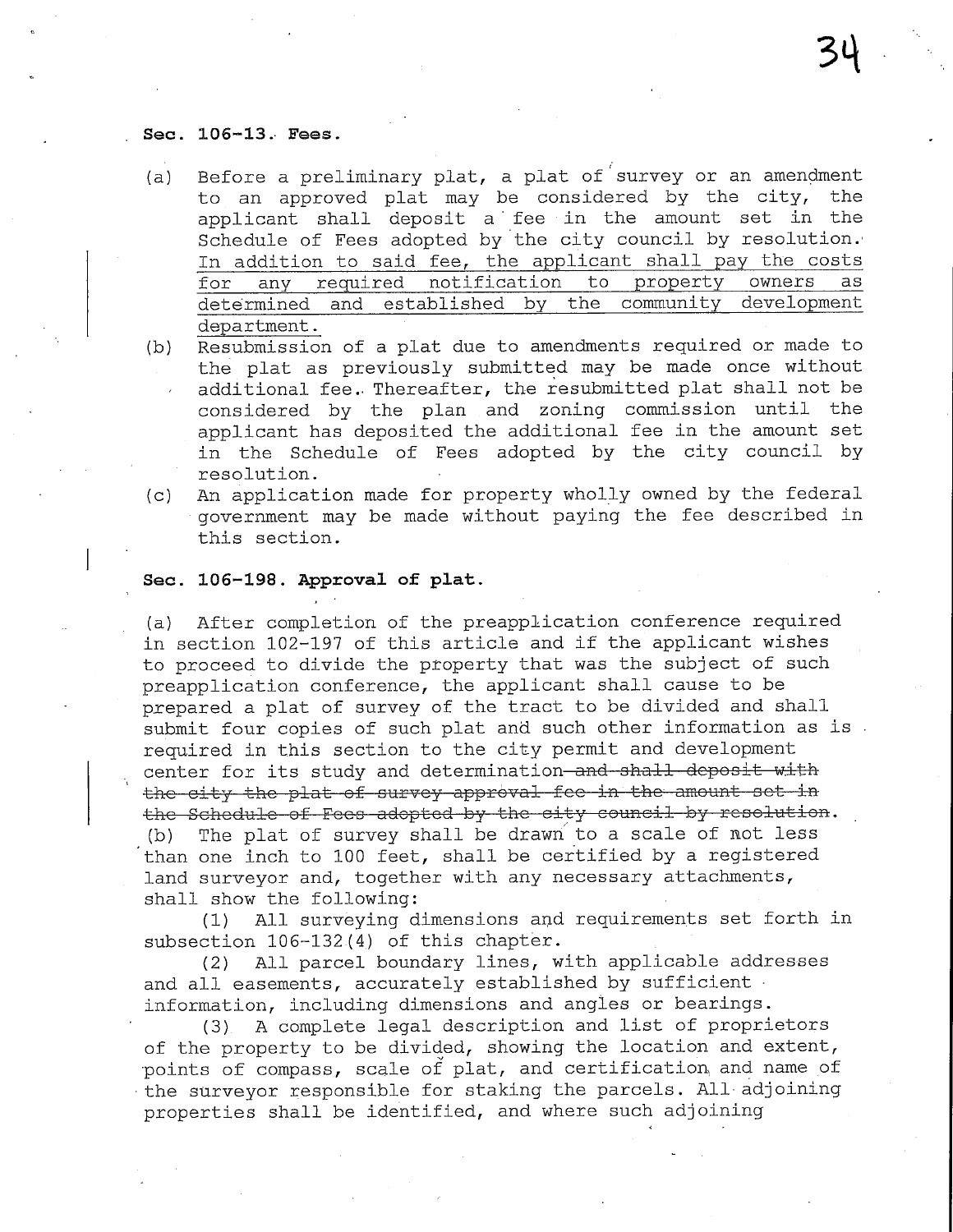properties are a part of an official plat, the name of that plat shall be shown.

(4) Copies of proposed easements for the extension of water; sanitary and storm sewer; gas, electrical, cable. television and telephone service to the parcels.

(5) If any parcel created by the plat of survey is not individually developable under the applicable zoning and land use regulations, such parcel shall be identified as an "outlot." The permit and development coordinator may require the plat to  $\cdot$ also show the adjoining parcel with which the outlot is to be assembled for development.

(6) The location of each existing structure and the setback of each such structure from the boundary lines. (c) Upon submission of four copies of such plat and all required attachments, the permit and development center coordinator shall forward copies to city departments as appropriate. The permit and development center coordinator shall instruct the city departments to complete their review of the plat and forward their comments concerning the plat to the city permit and development center within 15 days after the date of submission of such plat to the city permit and development center.

(d) Upon receipt of comments from the appropriate city departments, the permit and development center coordinator shall, with the concurrence of the planning director and city engineer, determine if the proposed plat of survey conforms to the standards and requirements outlined in section 106-132 of this chapter, excluding subsection (7), and in subsection (b) of this section and shall approve, conditionally approve or reject such plat of survey within 30 days after the date of submission thereof to the permit and development center. No plat of survey shall be approved except upon an express finding that each parcel has access to all necessary public utilities and that all necessary public improvements are in place. The permit and development center coordinator shall promptly notify the applicant of the determination.

(e) The permit and development center coordinator, with the concurrence of the planning director and city engineer, may waive the requirement for construction of any improvement or may approve a plat of survey subject to the restriction that no certificate of occupancy will be granted for the property until the improvement is completed, when they determine that such waiver is justified because of incompatible grades, future planning or inadequate or nonexistent connection facilities, and that such waiver will not adversely affect the public heath, safety or general welfare.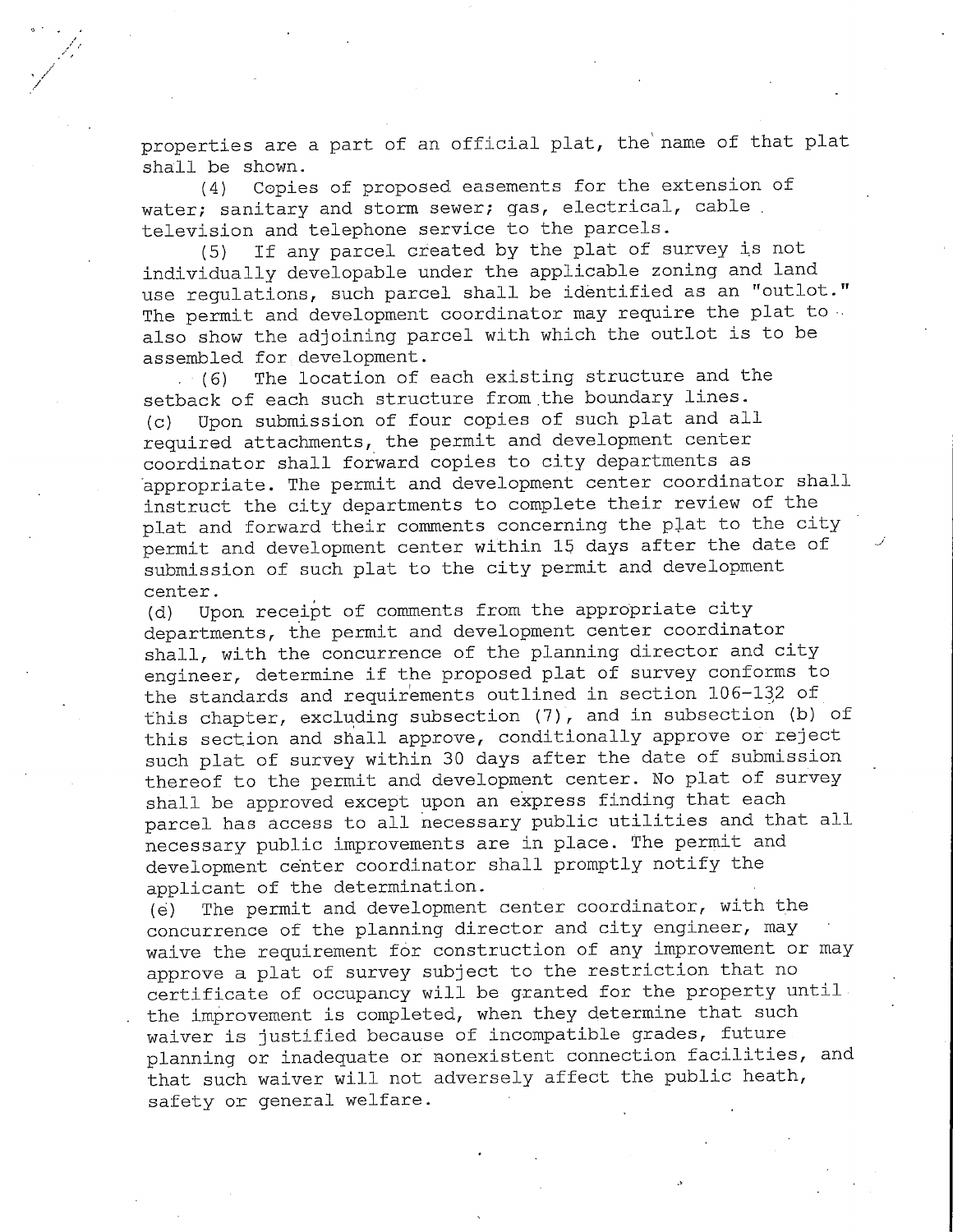

34

September 16, 2014

Honorable Mayor and City Council City of Des Moines, Iowa

Members:

Communication from the City Plan and Zoning Commission advising that at their meeting held September 4, 2014, the following action was taken regarding a City Council initiated request to amend the Subdivision Ordinance (Chapter 106) to authorize Community Development to collect a notification cost from applicants for Preliminary Subdivision Plats.

## COMMISSION RECOMMENDATION:

| <b>Commission Action:</b> | Yes                           | <b>Nays</b> | Pass | Absent |
|---------------------------|-------------------------------|-------------|------|--------|
| Dory Briles               | Χ                             |             |      |        |
| JoAnne Corigliano         | Χ                             |             |      |        |
| Jacqueline Easley         | Χ                             |             |      |        |
| <b>Tim Fitzgerald</b>     | Χ<br>$\overline{\phantom{a}}$ |             |      |        |
| Dann Flaherty             | Χ                             |             |      |        |
| Jann Freed                | Х                             |             |      |        |
| John "Jack" Hilmes        | x                             |             |      |        |
| <b>Ted Irvine</b>         | Χ                             |             |      |        |
| Greg Jones                | Χ                             |             |      |        |
| <b>William Page</b>       | Х                             |             |      |        |
| <b>Christine Pardee</b>   | Χ                             |             |      |        |
| <b>CJ Stephens</b>        |                               |             |      | Χ      |
| Vicki Stogdill            | Χ                             |             |      |        |
| <b>Greg Wattier</b>       | Χ                             |             |      |        |

After public hearing, the members voted 13-0 as follows:

APPROVAL of the proposed text amendments.

### STAFF RECOMMENDATION TO THE P&Z COMMISSION

Staff recommends approval of the proposed text amendments.